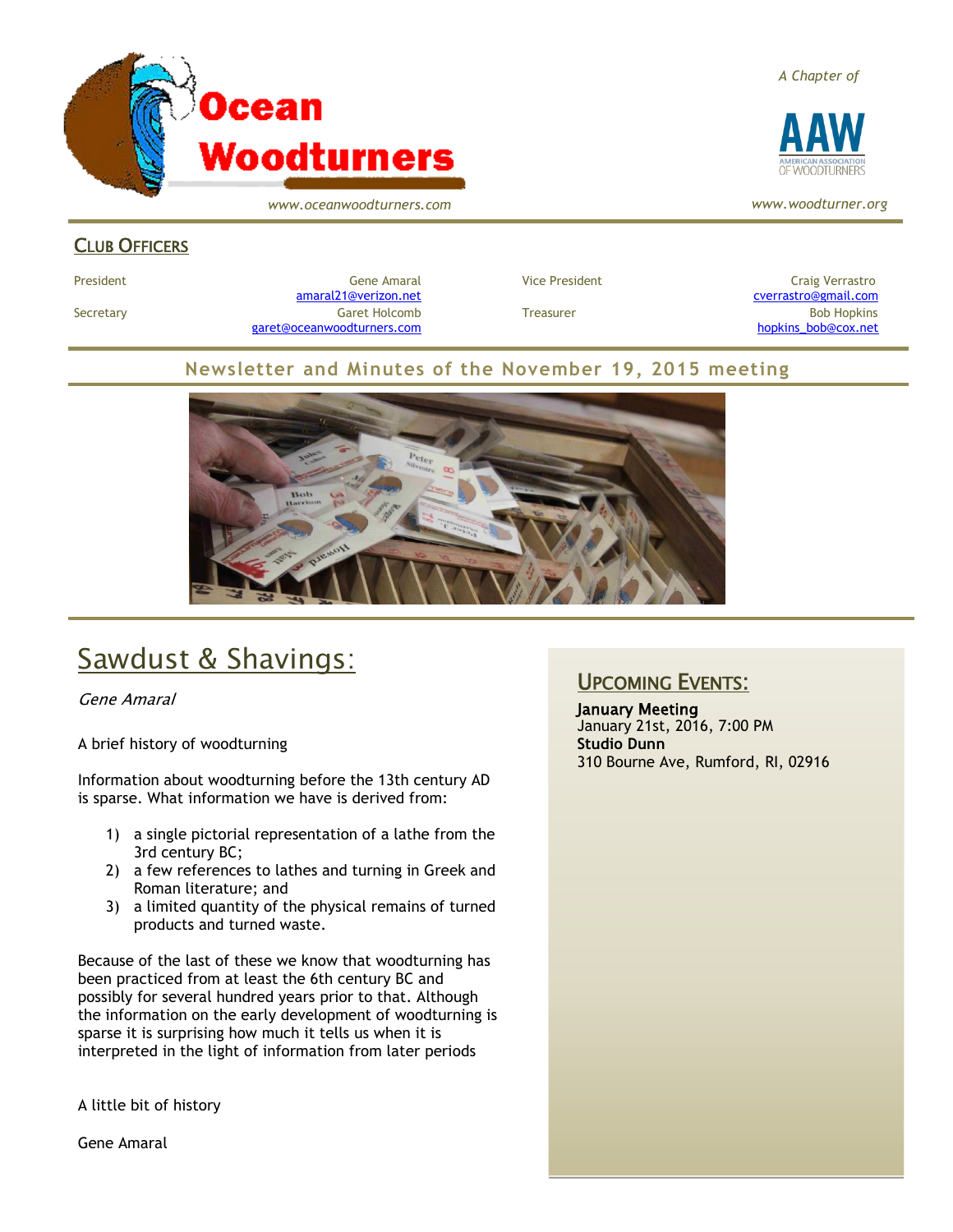## Page 2 **December 2015 December 2015**

## Secretary's Notes

Garet Holcomb

We desperately need someone to step up and fill the role of Outreach Committee Chairperson. This very important role is how we'll bring new blood and new life into our Club. Please contact Gene if you are able to fill this role, or are willing to sit on another committee.

## Treasurer's Report

Bob Hopkins

Current total is \$1197.89.

You can pay your dues directly from the website at <http://www.oceanwoodturners.com/dues.cfm>

Dues: Club dues are \$25 annually. For members who wish to have a printed Newsletter mailed to them monthly, there is an annual charge of \$5 to cover postage, payable with club dues. All payments should be mailed to: Bob Hopkins

> 48 Tilbury Drive, Bristol, RI 02809

## Meeting Minutes – Old Business

#### Gene opened the meeting with 21 members and several guests present

Visitors – Welcome visitors and family to the December Christmas Party!

Elections – The Nominating Committee's slate of nominees from November was read, and all four of the current officers were re-elected unanimously for 2016 by the membership.

Treasurer's report – Acceptance of the Treasurer's Report was seconded and voted unanimously.

#### Committee Reports

Program Committee: Susan reported that she is getting her committee up and running and had nothing specific to report, other than that the inventory is underway Outreach Committee: No report Fundraising Committee: No report

Turning Workshop – Gene passed around photos from the demo he and Alex A. did at West Greenwich Exeter High School. It was a positive experience for everyone and they're looking to do it again in the spring.

Shirts – Craig is working to get the balance of ordered shirts from his supplier and will keep us posted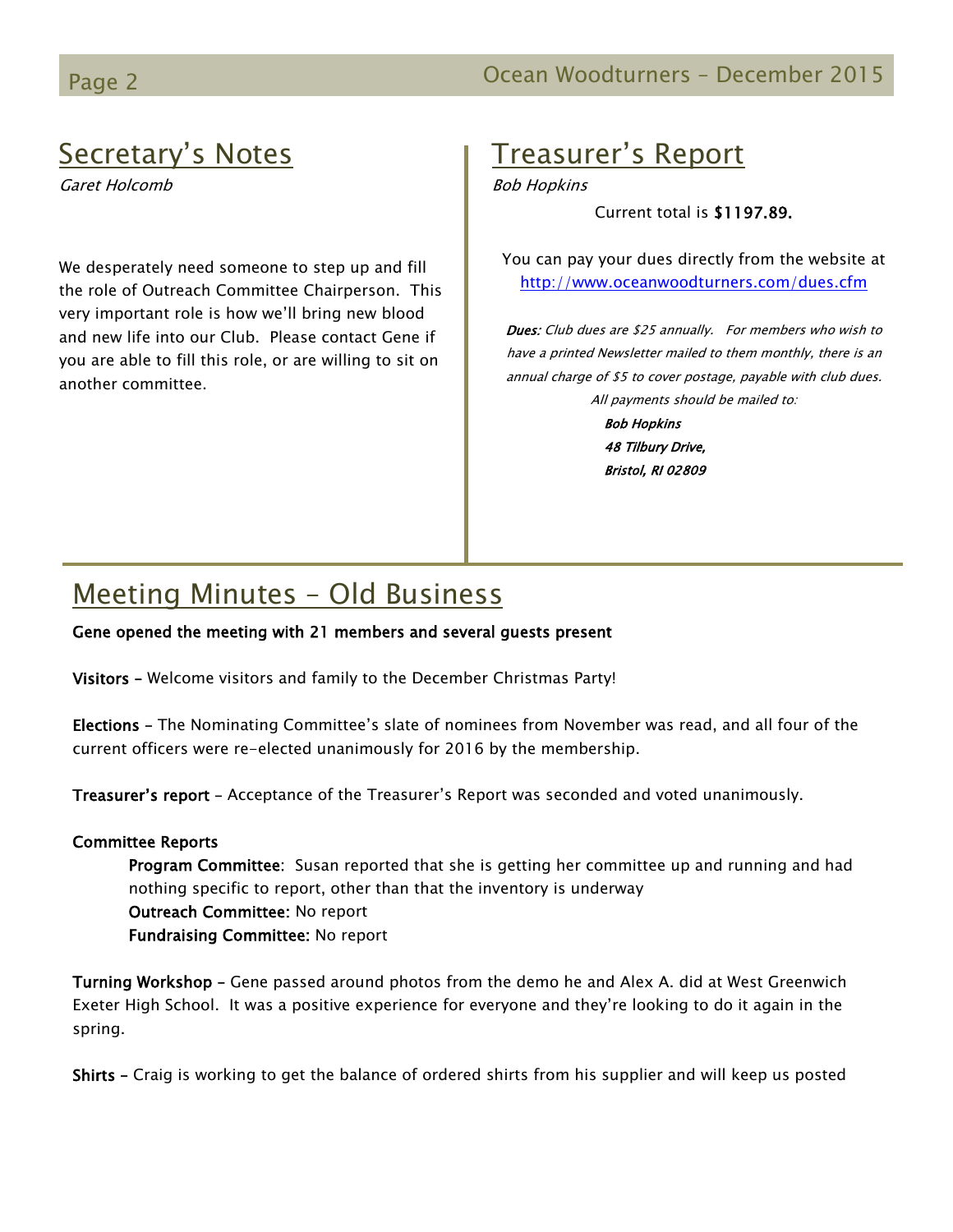## Meeting Minutes – New Business

Welcome letter - Garet spoke briefly about the Welcome Letter that we have drafted to send all new and prospective members.

Demo – We're looking for someone to do a sharpening Demo for early 2016. Please contact Gene if you can provide this

AAW – Garet will notify the AAW of the election of officers.

## 2016 OFFICERS:

The elections were held and the Membership elected the current officers to another term unanimously:

> **Gene Amaral**, President **Craig Verrastro**, Vice President **Garet Holcomb**, Secretary **Bob Hopkins**, Treasurer

# Show and Tell



Dan Dragon

Sassafras bowl, with alcohol-based red dye and burned edge. Finished with beeswax and boiled linseed oil





Bob Hopkins



Two Walnut bowls with salad bowl finish, and shell and Walnut ornament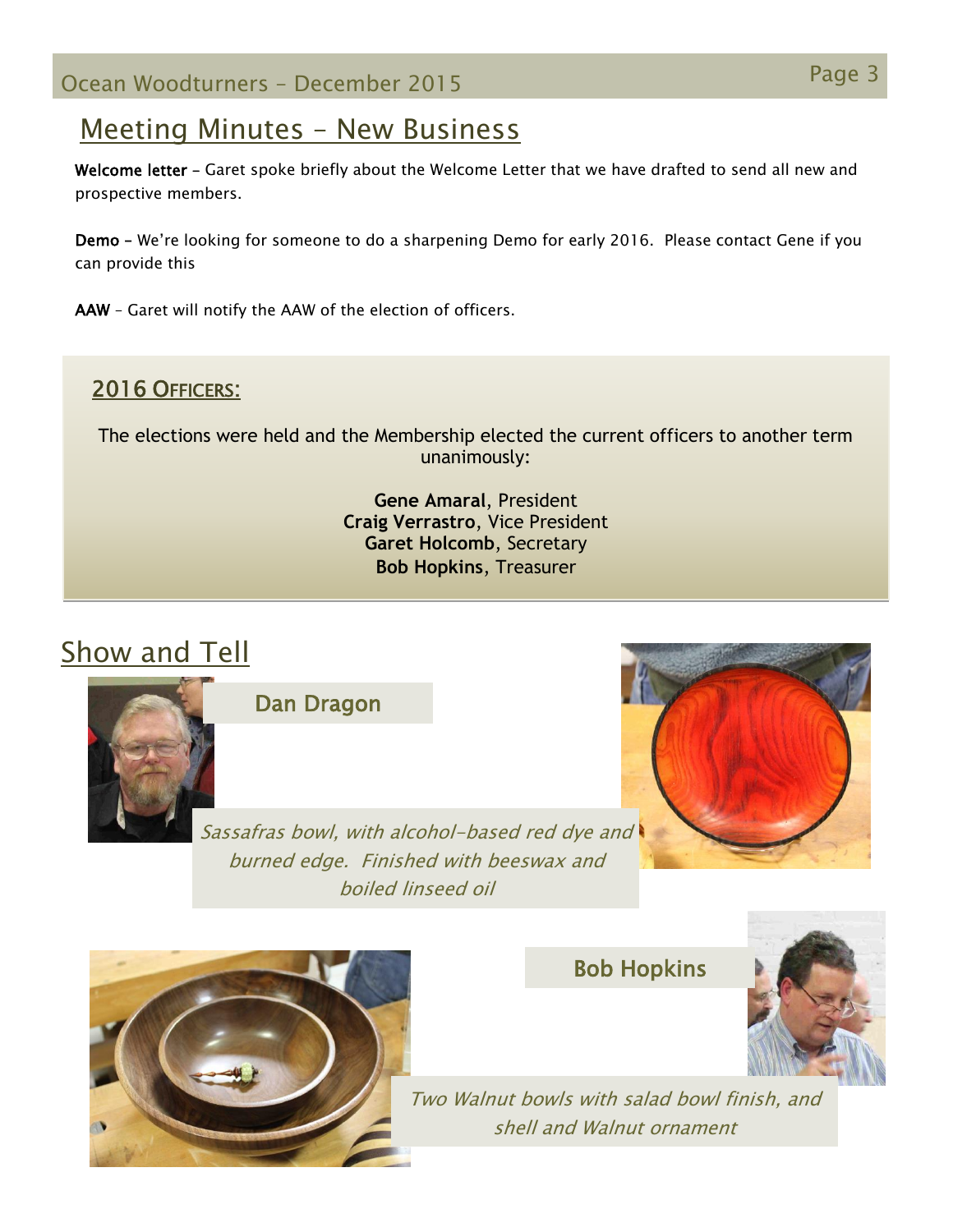# Show and Tell (Cont.)



Alex Amoruso





Peruvian Walnut and Maple tangentially-turned lidded bowl. 52 pieces. Also, a bowl from a board.



## Charlie Hockenson



Inside-out turned ornaments. Box Elder, Spalted Maple, Cherry, Mahogany, all finished with spray lacquer.



Paul Tavares

Segmented Ash and Maple bowl with Myland's friction polish finish

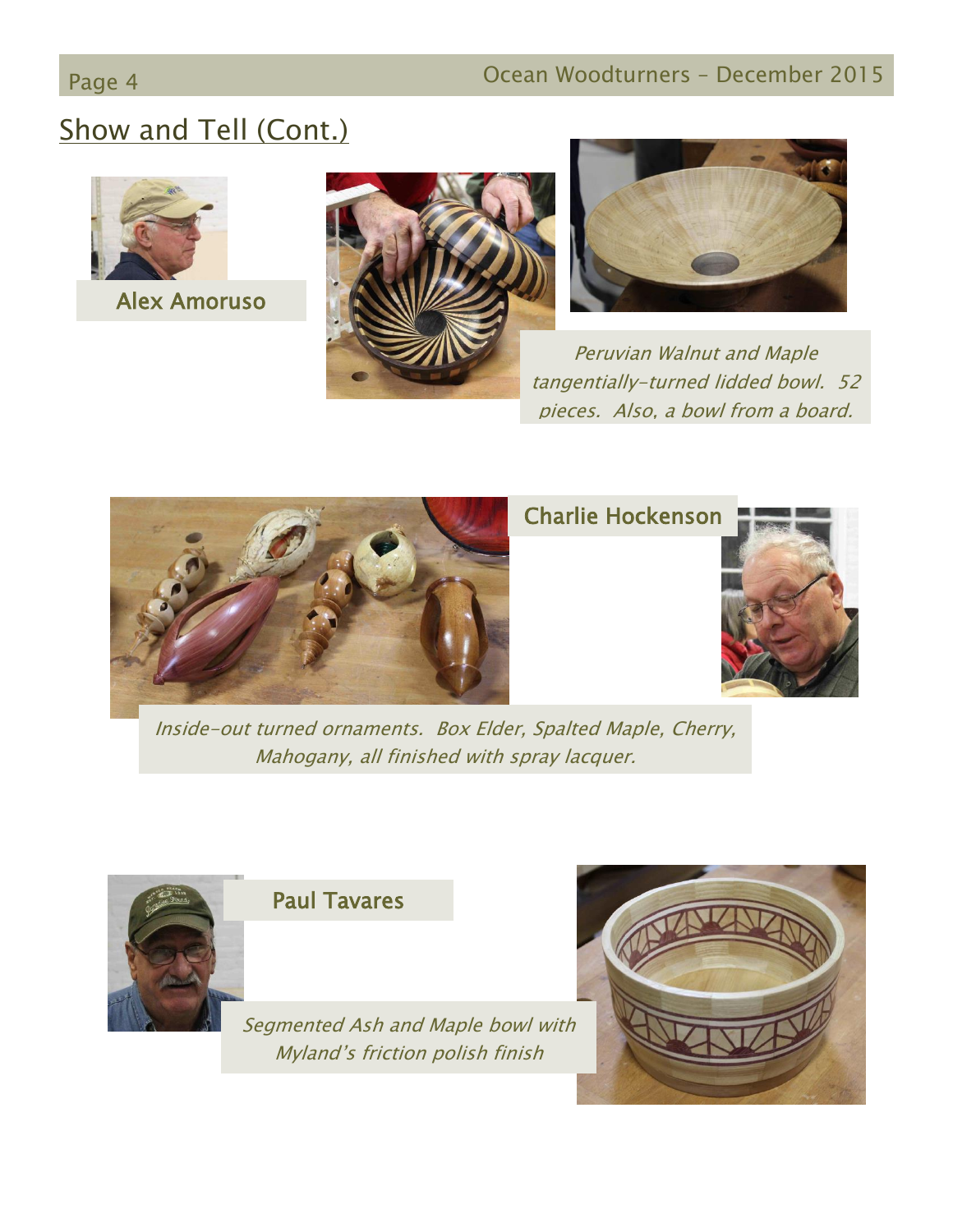# Page 5 Ocean Woodturners – December <sup>2015</sup>

# Show and Tell (Cont.)



Gene Amaral

Black Walnut, Poplar, and Cedar bowl, with the medallion Gene brought in for Show and Tell a couple of months back.





## Richard Gadoury



Rich's shop-made measuring jig, for mounting on the lathe bed

### **Turning Workshop at West Greenwich/Exeter High School**

Gene and Alex held their demo class with 12 students, and turned a number and pens and bowls. It was a positive experience for all, and may be repeated in the spring.

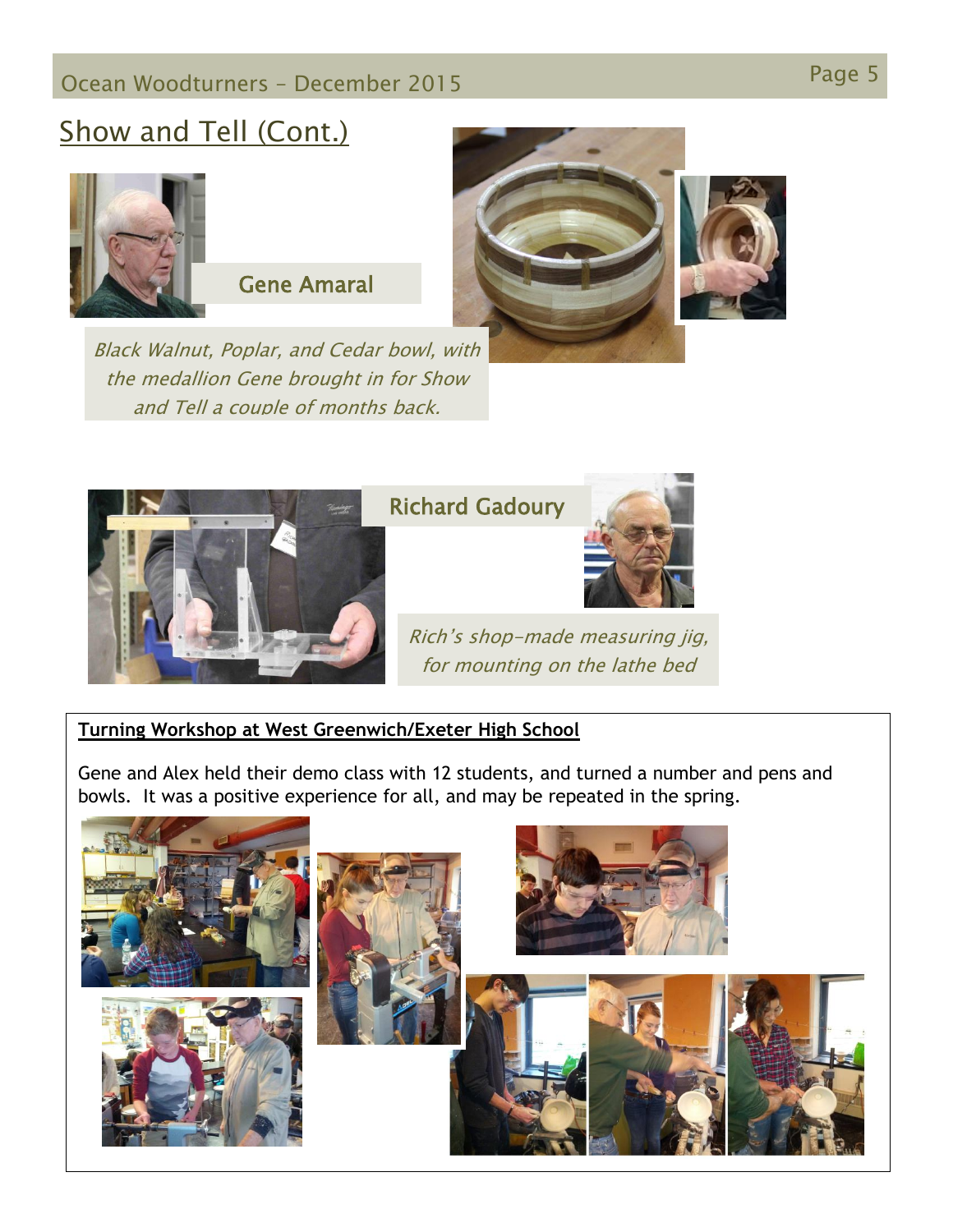# OW Christmas Party!